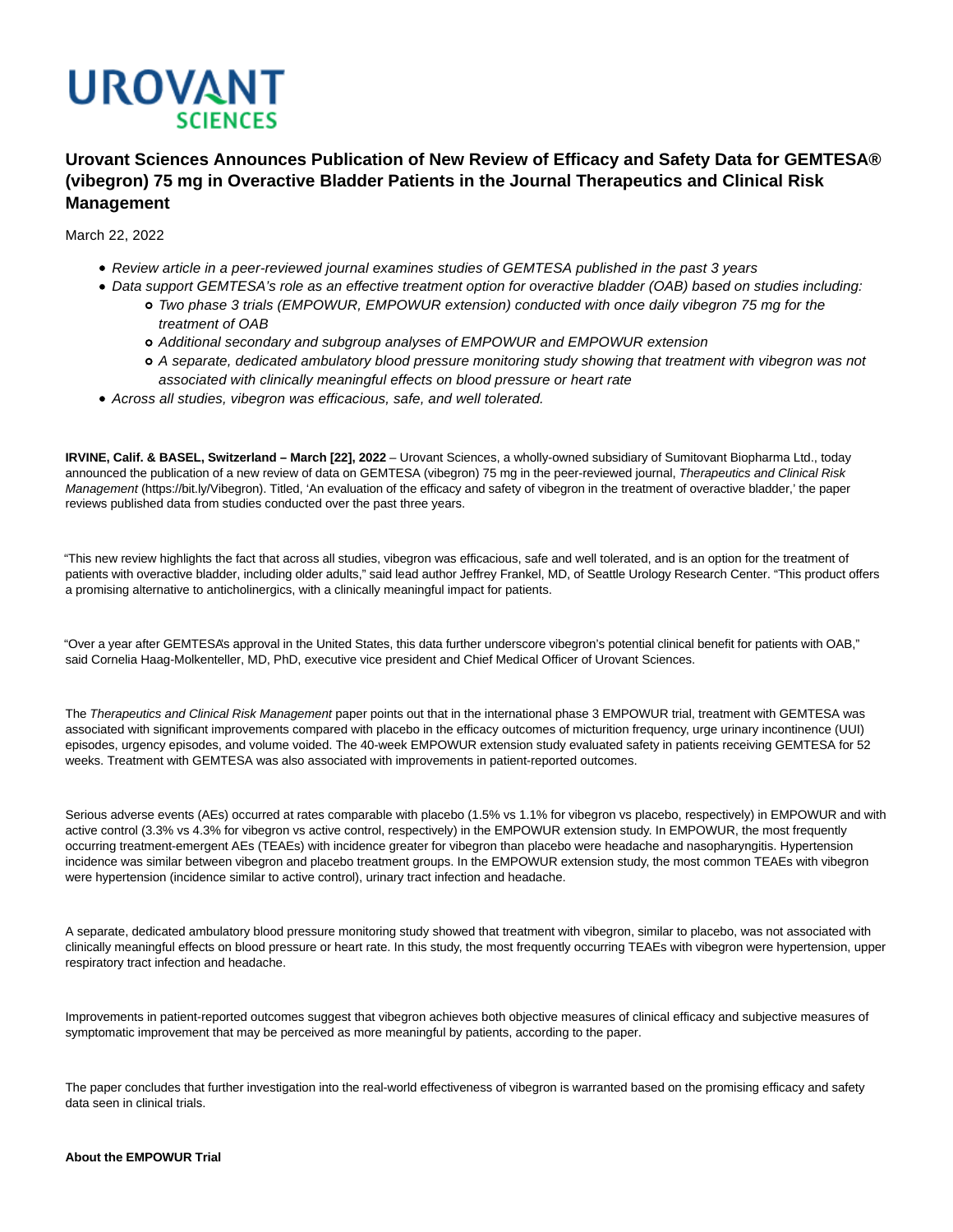The EMPOWUR trial was an international, randomized, double-blind, placebo and active comparator-controlled phase 3 clinical trial evaluating the safety and efficacy of investigational vibegron in men and women with symptoms of overactive bladder, including frequent urination, sudden urge to urinate, and urge incontinence or leakage. A total of 1,518 patients were randomized across 215 study sites into one of three groups for a 12-week treatment period with a four-week safety follow-up period: vibegron 75 mg administered orally once daily; placebo administered orally once daily; or tolterodine ER 4 mg administered orally once daily.

## **About the 40-Week EMPOWUR Extension**

The EMPOWUR 40-week extension trial was a phase 3, randomized, double blind, active-comparator controlled multicenter study to evaluate the long-term safety and efficacy of vibegron in patients with symptoms of overactive bladder. The extension study enrolled approximately 500 EMPOWUR completers. The primary endpoint was safety, measured by incidence of adverse events. Secondary endpoints were changes from EMPOWUR baseline at week 52 in average daily micturitions, UUI, urgency, and total urinary incontinence.

## **About Overactive Bladder**

Overactive bladder (OAB) is a clinical condition that occurs when the bladder muscle contracts involuntarily. Symptoms may include urinary urgency (the sudden urge to urinate that is difficult to control), urgency incontinence (unintentional loss of urine immediately after an urgent need to urinate), frequent urination (usually eight or more times in 24 hours), and nocturia (waking up more than two times in the night to urinate).<sup>1</sup>

Approximately 30 million Americans suffer from bothersome symptoms of OAB, which can have a significant impairment on a patient's day-to-day activities.1, 2

## **About GEMTESA®**

GEMTESA is a prescription medicine for adults used to treat the following symptoms due to a condition called overactive bladder:

- urge urinary incontinence: a strong need to urinate with leaking or wetting accidents
- urgency: the need to urinate right away
- frequency: urinating often

It is not known if GEMTESA is safe and effective in children.

## **IMPORTANT SAFETY INFORMATION**

**Do not** take GEMTESA if you are allergic to vibegron or any of the ingredients in GEMTESA.

**Before you take GEMTESA, tell your doctor about all your medical conditions, including if you** have liver problems; have kidney problems; have trouble emptying your bladder or you have a weak urine stream; take medicines that contain digoxin; are pregnant or plan to become pregnant (it is not known if GEMTESA will harm your unborn baby; talk to your doctor if you are pregnant or plan to become pregnant); are breastfeeding or plan to breastfeed (it is not known if GEMTESA passes into your breast milk; talk to your doctor about the best way to feed your baby if you take GEMTESA).

**Tell your doctor about all the medicines you take,** including prescription and over-the-counter medicines, vitamins, and herbal supplements. Know the medicines you take. Keep a list of them to show your doctor and pharmacist when you get a new medicine.

#### **What are the possible side effects of GEMTESA?**

GEMTESA may cause serious side effects including the inability to empty your bladder (urinary retention). GEMTESA may increase your chances of not being able to empty your bladder, especially if you have bladder outlet obstruction or take other medicines for treatment of overactive bladder. Tell your doctor right away if you are unable to empty your bladder.

The most common side effects of GEMTESA include headache, urinary tract infection, nasal congestion, sore throat or runny nose, diarrhea, nausea, and upper respiratory tract infection. These are not all the possible side effects of GEMTESA. For more information, ask your doctor or pharmacist.

#### **Call your doctor for medical advice about side effects. You may report side effects to FDA at 1-800-FDA-1088.**

#### **Please click [here](https://cts.businesswire.com/ct/CT?id=smartlink&url=https%3A%2F%2Fgemtesa.com%2Fsites%2Fdefault%2Ffiles%2Fgemtesa-prescribing-information.pdf&esheet=52524537&newsitemid=20211108005435&lan=en-US&anchor=here&index=2&md5=7454538e415f8b292980ff30b56981b4) for full Product Information for GEMTESA.**

## **About Urovant Sciences**

Urovant Sciences is a biopharmaceutical company focused on developing and commercializing innovative therapies for areas of unmet need, with a dedicated focus in Urology. The Company's lead product, GEMTESA ®(vibegron), is an oral, once-daily (75 mg) small molecule beta-3 agonist for the treatment of adult patients with overactive bladder (OAB) with symptoms of urge urinary incontinence, urgency, and urinary frequency. GEMTESA was approved by the U.S. FDA in December 2020 and launched in the U.S. in April 2021. GEMTESA is also being evaluated for the treatment of OAB in men with benign prostatic hyperplasia. The Company's second product candidate, URO-902, is a novel gene therapy being developed for patients with OAB who have failed oral pharmacologic therapy. Urovant Sciences, a wholly-owned subsidiary of Sumitovant Biopharma Ltd., intends to bring innovation to patients in need in urology and other areas of unmet need. Learn more about us a[t www.urovant.com o](https://cts.businesswire.com/ct/CT?id=smartlink&url=http%3A%2F%2Fwww.urovant.com%2F&esheet=52553625&newsitemid=20211220005599&lan=en-US&anchor=www.urovant.com&index=3&md5=72fb79bdba90da015c3ca3b21a04cd06)r follow us on Twitter or LinkedIn.